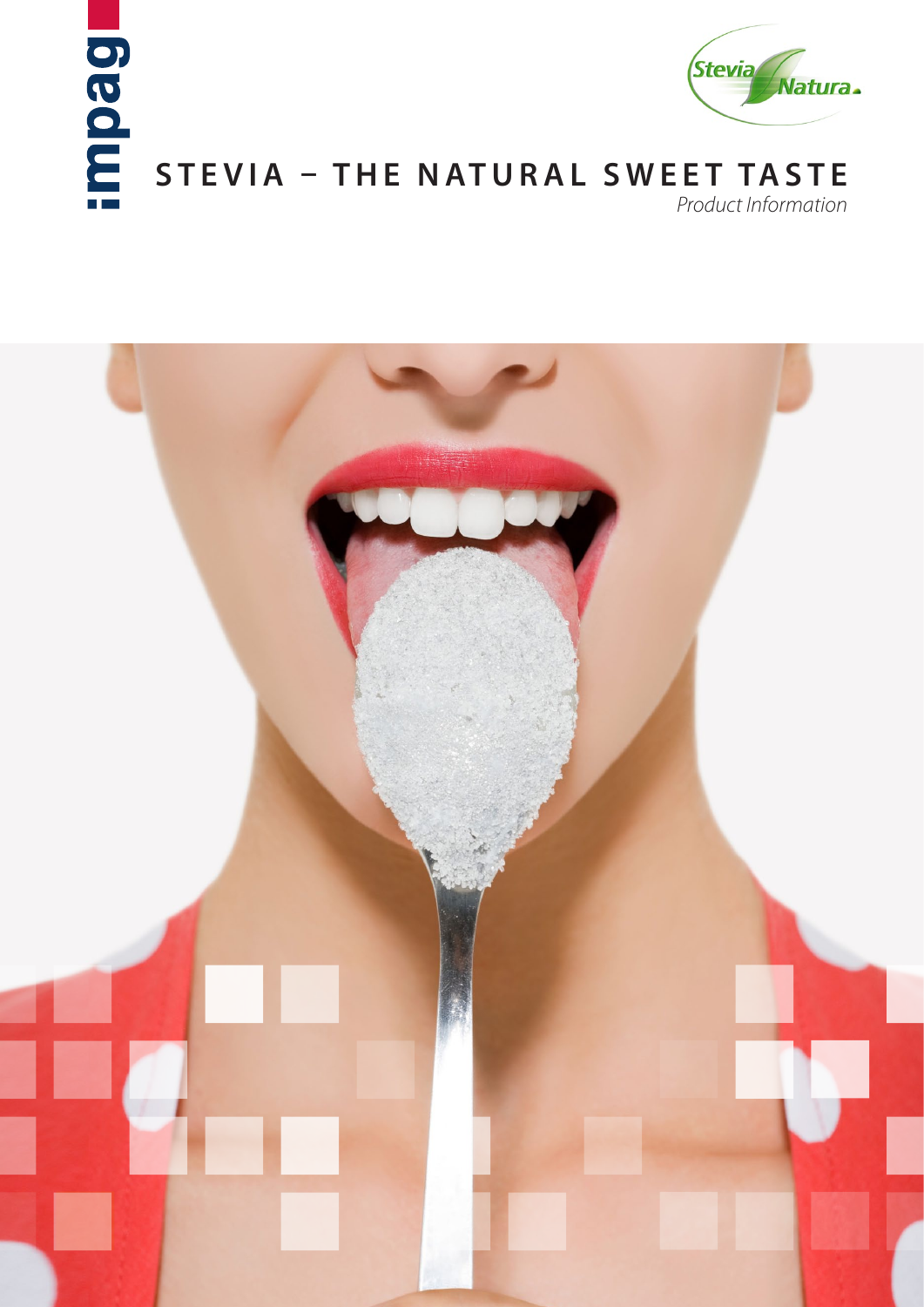

## **STEVIA**

*Plant and cultivation*

#### **Plant**

Stevia rebaudiana Bertoni is a perennial herb growing originally in South America, which the Guarani Indians have used for centuries as a sweetener in foods and as a medicinal plant. The plant was officially classified by and named after the Swiss botanist Moisés Santiago Bertoni in 1889.

The sweet tasting steviol glycosides in the leaves lend the plant their special nature. After harvest, the leaves are dried in the sun and then the steviol glycosides isolated. The extracts from sweetleaf, as it is also known, can be used as calorie-free sweeteners in foods and drinks. In Japan, steviol glycosides have been marketed industrially since the 1970s and can be found in just about all sweetened foods.

#### **Cultivation**

Stevia is a member of the Asteraceae family. The plant originates in the meadows of the Paraguayan highlands. Stevia prefers a semi-arid climate and becomes sensitive only at temperatures below 10 °C. In good conditions, the bush reaches a height of up to one metre.

Nowadays, Stevia rebaudiana Bertoni is grown in many countries on just about every continent.

### **TERMINOLOGY AND QUALITY**

*Distinctions*

A number of distinctions have to be made regarding terminology:

- **Stevia:** The plant Stevia rebaudiana Bertoni and its (dried) natural parts
- **Steviol glycosides:** Sweetening substances (stevioside and rebaudioside) obtained from the Stevia plant by a natural extraction process
- **Rebaudioside A:** Most valuable or high-quality steviol glycoside, the content of which determines the price

In the EU countries, Switzerland, Australia and New Zealand, the standards and extracts must contain at least 95 % steviol glycosides. What is especially important when it comes to steviol glycosides is the quality of the extracts. A high quality Stevia extract stands out not only for its purity but also, and more importantly, for its consistent quality. The ratio of the different steviol glycosides in a given plant depends mainly on the conditions in which the plant grows, and can vary greatly. Accordingly, many Stevia extracts come with major variations between batches.

A consistently standardized quality is especially important for guaranteeing consistent product quality. IMPAG supplies Stevia consistently at European Premium quality to meet this very demand. Regular analyses are performed as continual quality controls.

An organic certificate is also available for the Stevia leaves used.



The physiological safety of steviol glycosides has been investigated in numerous metabolic studies by the Joint FAO/WHO Expert Committee on Food Additives (JECFA). No harmful reactions or accumulations have been detected. The sweetener is metabolized in a normal metabolic path-way. In the gut, steviol glycosides are broken down into steviol. This is ultimately excreted as steviol glucuronide via the urine. In June 2008, JECFA also published an acceptable daily intake (ADI) of the standardized 95 % steviol glycosides. This value has been set at 4 mg/kg body weight per day. An intake below this value has no negative effects on human health.

The studies also ruled out carcinogenic mutagenic effects and effects on fertility.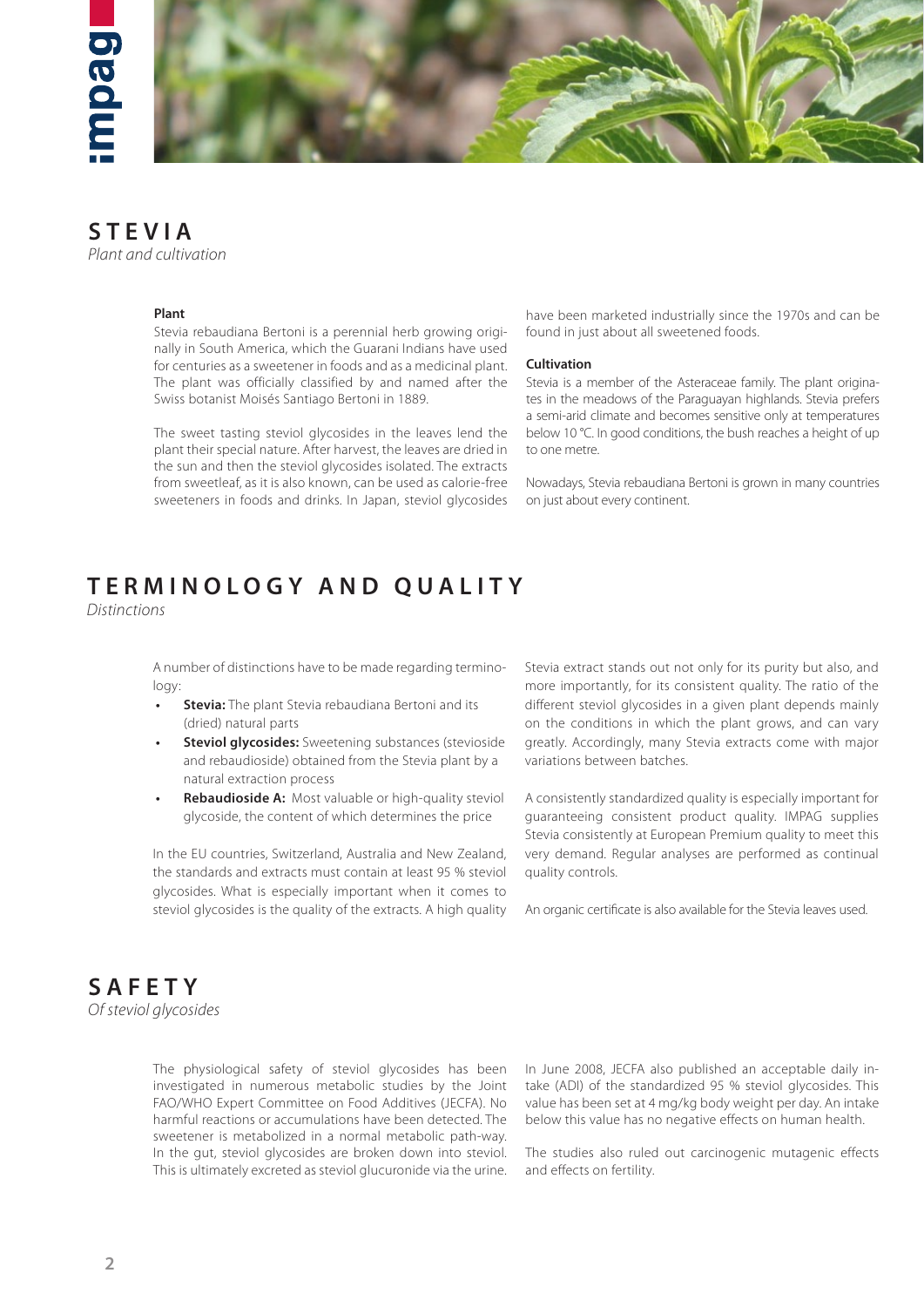### **PROPERTIES & APPLICATION**

*Stevia Natura*

Steviol glycosides have a number of positive properties, making them real alternatives to sweetening with sugar or artificial sweeteners. Their high sweetness is outstanding, being 200–350 times higher than normal household sugar.

Four steviol glycosides are mainly responsible for this sweetness:

- Stevioside
- Rebaudioside A
- Rebaudioside C
- Dulcoside A

These steviol glycosides differ in the number and position of their glucose and rhamnose residues.

Stevia extracts can be used with a good conscience. Steviol glycosides are free of calories and mild on the teeth due to their non-cariogenic nature. Furthermore, steviol-sweetened products are ideally suitable for diabetics, since they have a low glycaemic index and thus do not influence blood sugar level. The sugar substitute is also particularly interesting for concepts marketed under a "natural" claim.

Regarding chemical and physical parameters, Stevia has an impressively high solubility in water. The glycosides are also

stable at high and low temperatures, meaning they can readily be used in cooking and baking as well as in frozen products.

Yet another advantage is its stability across a broad pH spectrum. That means nothing stands in the way of using it in soft drinks. The stability of steviol glycosides in the end product is generally considered very good.

#### **Possible applications for steviol glycosides:**

- Dairy products, yoghurt
- Chocolate
- Ice cream and desserts
- Soy products
- Sauces and ketchup
	- Jams, fruit and vegetable conserves
- Baked goods and pastries
- **Beverages**
- Fruit juices
- Table sweetener
- **Cereals**
- **Snacks**
- Chewing gum
- Sport nutrition

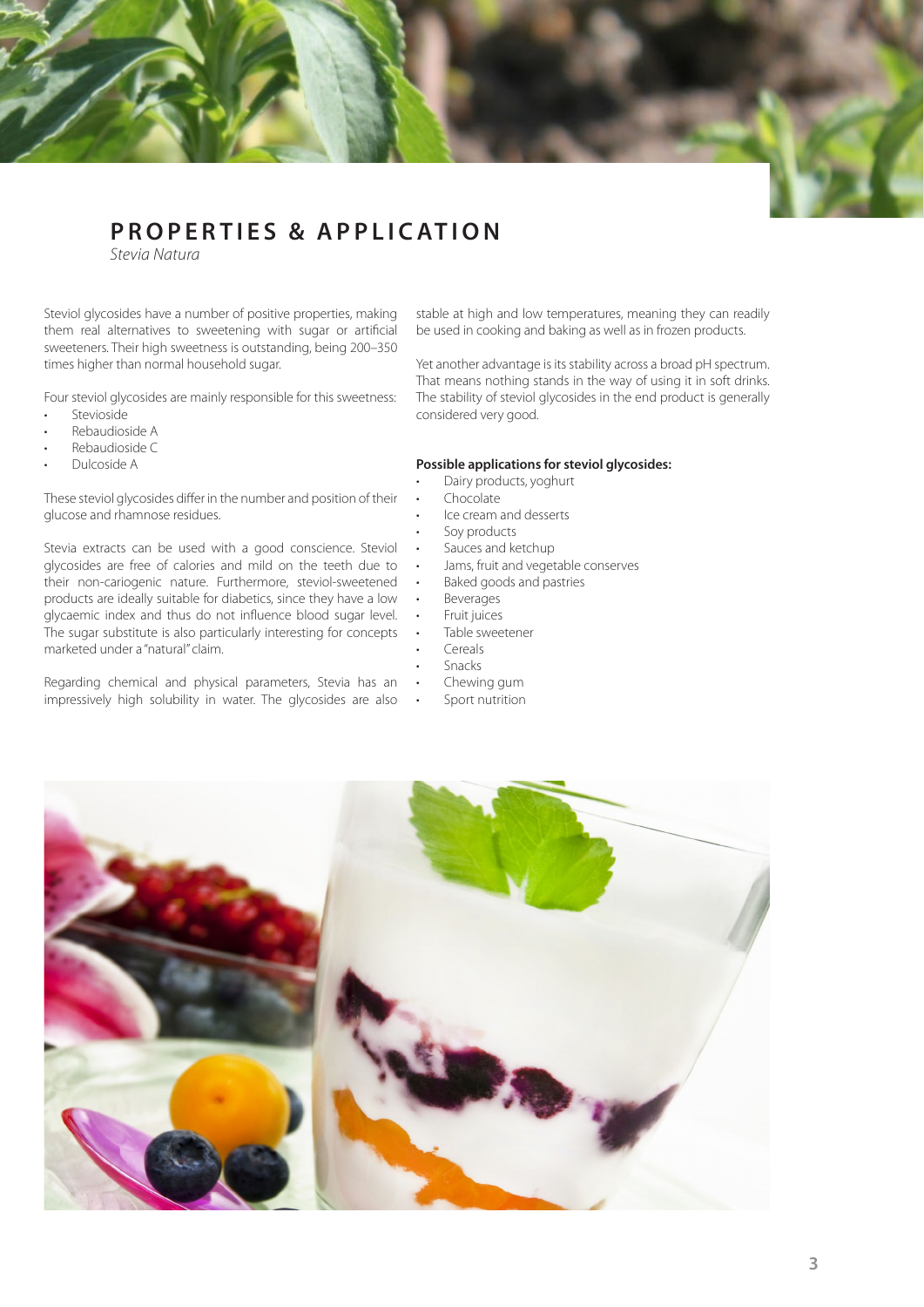



### **PRODUCT RANGE**

*Our offer*

#### **Our product range consists of:**

- Stevia leaves (organic)
- Mixed steviol glycosides 95 %
- Steviol glycosides 95 % 60 % Reb A
- Rebaudioside A 98 %
- Table Tops (table top sweeteners in different forms)

**As a rule of thumb:** The higher the content of rebaudioside A, the higher the price and sweetness. Steviol glycoside 95 % – 60 % Reb A are in most cases the best combination of optimal taste and price.

#### **STG 95 %**

The product steviol glycosides 95 % is up to 250 times sweeter than sugar. As it contains all steviol glycosides occurring in Stevia leaves, STG 95 % offers a sweetening and taste profile which is very close to the one of the Stevia plant. STG 95 % has the lowest Reb A content (approximately 25 %) in our product range and therefore offer good value for money. A good application example is the use in jams.

#### **STG 95 % Reb A 60**

STG 95 % Reb A 60 is up to 300 times sweeter than sugar and has shown excellent taste results in different consumer tests. Regarding price/performance STG 95 % Reb A 60 is a very attractive alternative to the product Reb A 98 % and is actually the most used quality for new launches in Europe. Application examples are soft drinks and dietary supplements.

#### **Reb A 98 %**

Rebaudioside A is the molecule with the highest sweetening power of the Stevia plant. It is up to 350 times sweeter than sugar and without bitterness or aftertaste. Thus Reb A 98 % is the most expensive product on the market. Our quality guarantees a content of at least 98 % of rebaudioside A (usually it is even 99 %). Good application examples are chocolates and Table Top products.

#### **Packaging**

PE-Bags, cartons, drums, 1-10 kgs

### **IMPAG GUARANTEES**

*IMPAG guarantees you*

- High purity and consistent quality, and thus a highly pure sweet taste
- Highly standardized extracts (consistent sweetening power of the Stevia products)
- Sustainable agriculture and fair trade with the growers
- Production of the steviol glycosides in Europe (methanol-free)
- Stringent quality controls
- Experience and know-how in the launch of foods containing Stevia



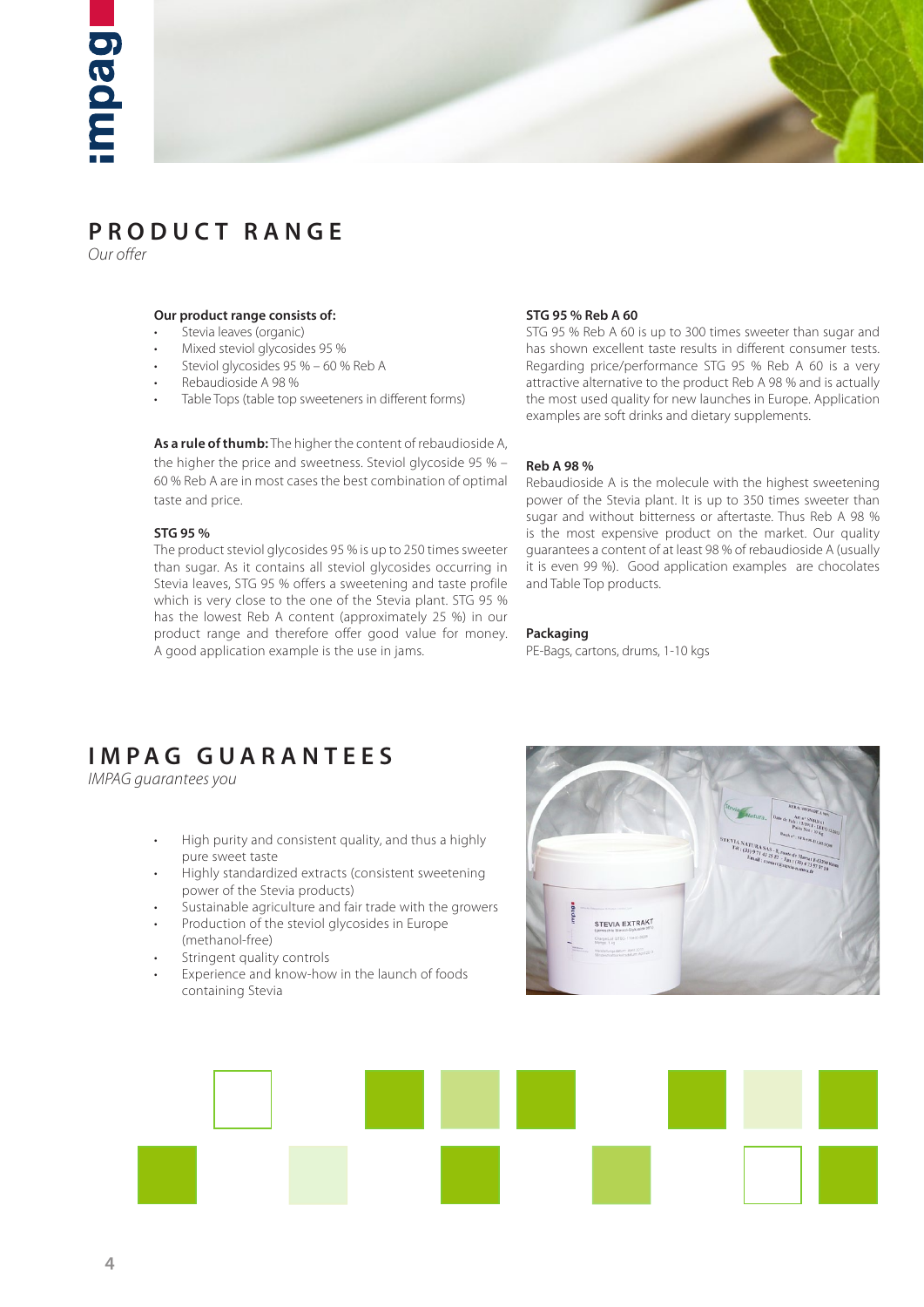### **STEVIA NATURA**

*Our partner*

Our partner Stevia Natura is a French company specialized in producing and marketing products derived from the plant Stevia rebaudiana Bertoni, and in particular the sweet-tasting steviol glycosides. Founded in the heart of France at the beginning of 2006, the company is located in Riom, Auvergne, near to Clermont-Ferrand. Stevia Natura's mission is to produce exclusively products from the Stevia plant and its glycosides as dietary supplements and sugar alternatives for the food industry.

By specializing in products from a single plant and its raw materials, Stevia Natura has amassed an impressive store of knowledge and experience. Stevia Natura benefits from its technological expertise and from collaborating with other modern, successful companies in the food and pharmaceuticals industry.

Stevia Natura obtains the production starting material, dried Stevia leaves, from plantations in Paraguay, the country of origin of Stevia, and from India. The cultures, drying and packaging are subject to the conditions of organic farming.

The subsequent extraction and purification of steviol glycosides takes place in France. The methods used to prepare

the Stevia extracts are performed without the addition of chemical solvents, such as methanol. Stevia Natura uses only water, calcium hydroxide and organic ethanol to produce its products. Regular quality controls and analyses ensure highly standardized extracts of high purity and consistent quality.

Aside from quality, the company also focuses particularly on the sustainability and traceability of the raw materials and products over the entire supply chain.



*Table Top Products from Stevia Natura*

Products from Stevia Natura are already available in finished product and as Table Tops. IMPAG is proud to present Stevia Natura as a partner for steviol glycosides.

**CO-BRANDING** *Marketing*

Given that options for Stevia claims are limited, co-branding with Stevia Natura presents a better alternative. When using our Stevia extracts, you can use the Stevia Natura logo on your product packaging.

This logo has high recognition value with consumers, where the combination of a Stevia leaf and the words "Stevia Natura" clearly indicates the use of steviol glycosides.

Villars Maitre Chocolatier already uses this solution for marketing its Stevia-sweetened dark chocolate.

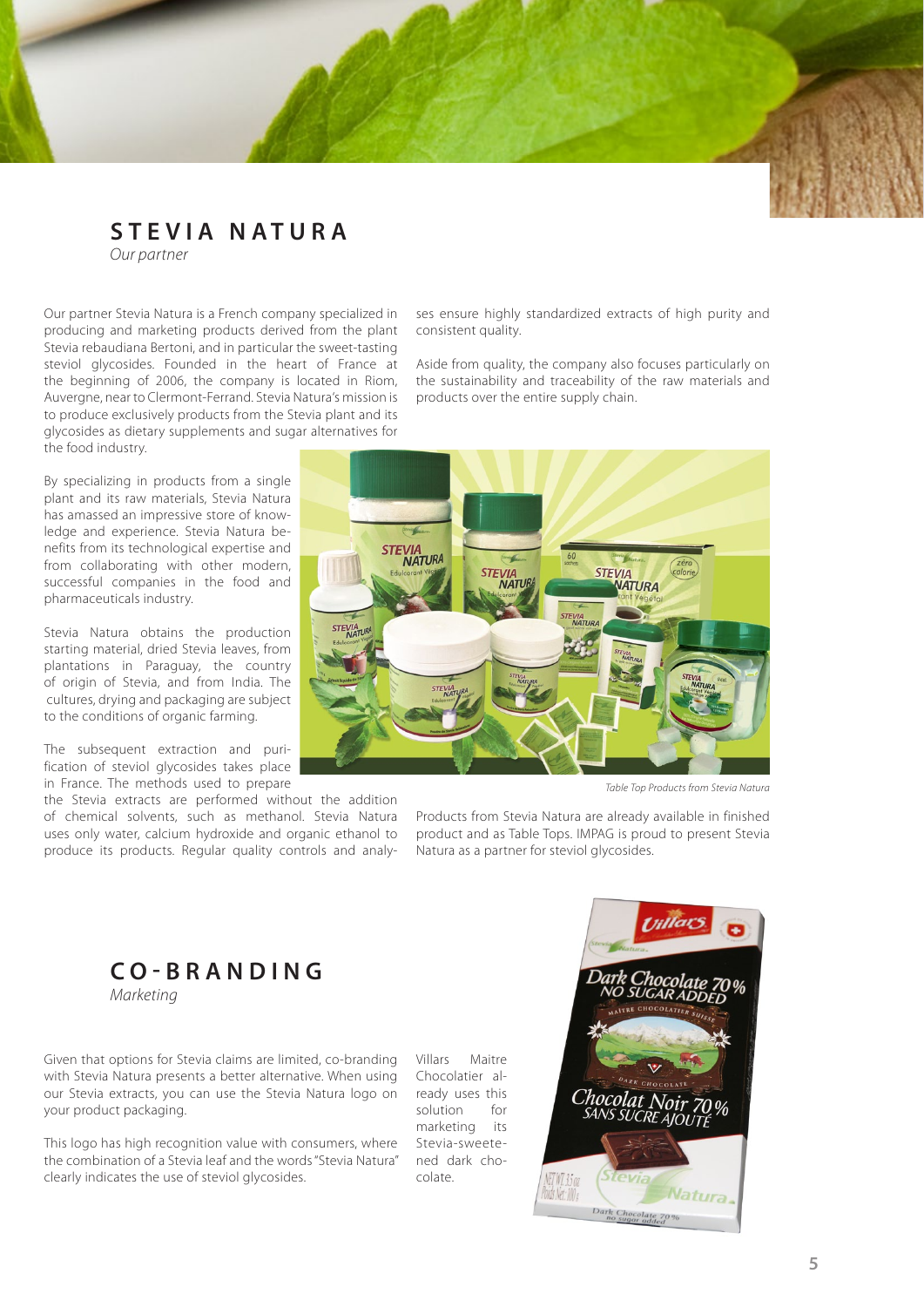

### **PRODUCTION PROCESS**

*Of steviol glycosides*

The production process for Stevia extracts for use as sweeteners is very similar to the method of producing sugar from sugar beet or sugar cane.

The water-soluble properties of steviol glycosides are the basis for separating and purifying the plant components. However, only around 6 to 20 % of plant components belong to the steviol glycosides.

The production process can be broken down into two steps. The first step involves extracting the steviol glycosides before pure rebaudioside A is obtained in a second process.

The first step of industrial extraction is to obtain the watersoluble steviol glycosides from the dried leaves using suitable solvents.

Our partner Stevia Natura uses pure water and water steam for this. Different conditions, in terms of solvents, time and temperature, are employed depending on the product. Subsequent filtering or centrifuging eliminates solid particles and insoluble components.

Next, calcium hydroxide is added as a complex former and a number of soluble molecules precipitate out and are then separated off in a second filtration step. Using various separation methods, the steviol glycosides are purified from other soluble plant components. Ion resins serve to separate and remove charged materials and pigments. Steviol glycosides are uncharged and are therefore not retained by

the anionic and cationic resins. Next, thanks to their strong polarity, they are trapped by adsorption resins and then eluted with water and ethanol. The eluate obtained comprises 90 to 99 % purified steviol glycosides after the separation steps. Finally, the steviol glycosides are concentrated and spray-dried to obtain a fine, white powder.

The second processing step aims at separating pure rebaudioside A from the other steviol glycosides. Rebaudioside A crystallizes under specific conditions and can thus be obtained as a pure substance. This separation is based on the different solubilities of the individual steviol glycosides in water and alcohol.

Next, the Stevia extracts are analyzed for their composition and purity. Finally, the compliant products are appropriately stored until they are distributed.

*(Pictured production process: opposite).*

#### **Decisive parameters**

Decisive parameters for the industrial productivity are the quality of the leaves and thereby the content of steviol glycosides and rebaudioside A, as well as the choice of suitable processing technologies. Our partner Stevia Natura uses exclusively physical methods for extraction and purification. No chemical modifications or reactions are made to the extracts. The final products contain only very slight traces (< 5 %) of plant residues.

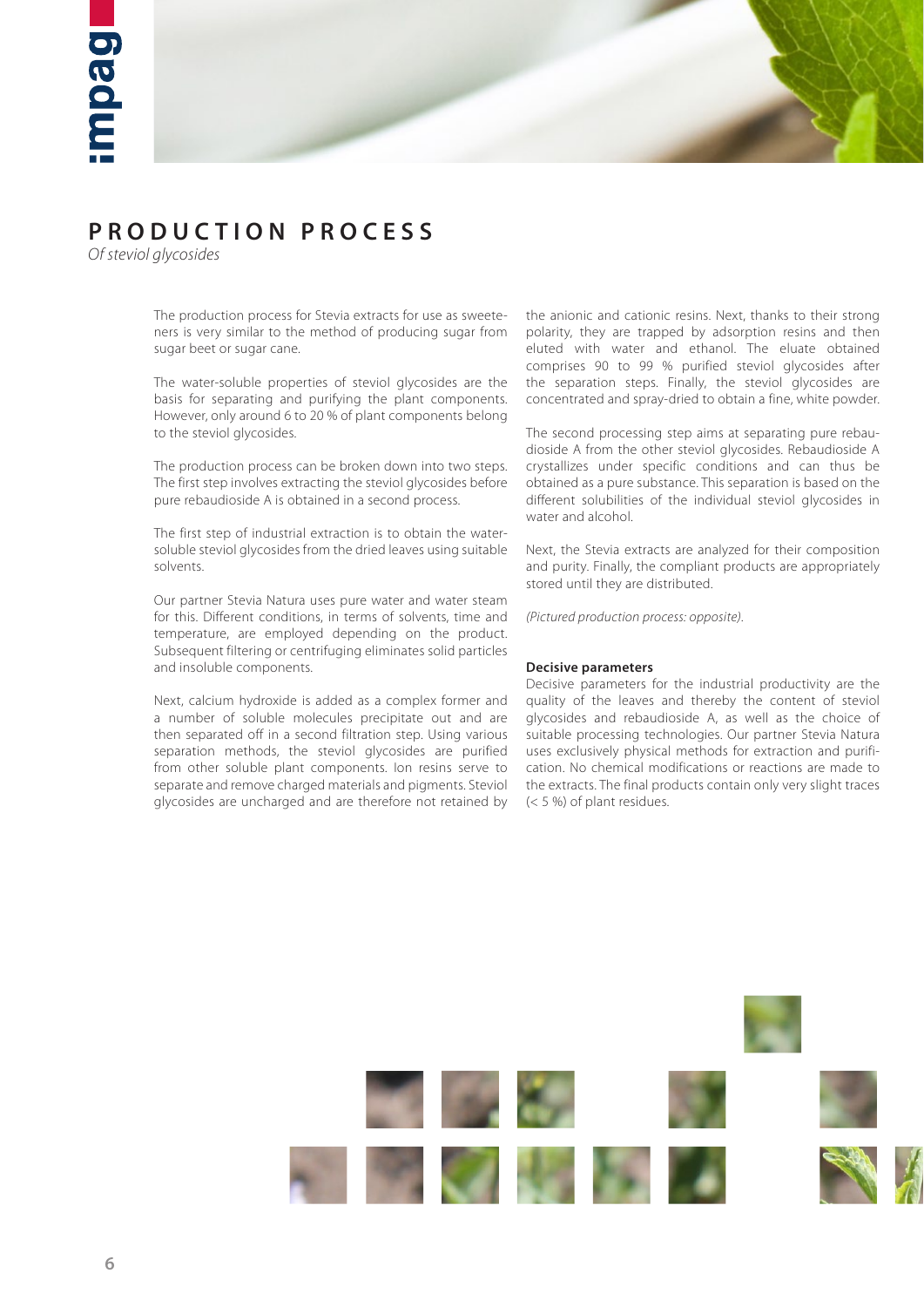



*Pictured: Production process – mixed steviol glycosides 95%*